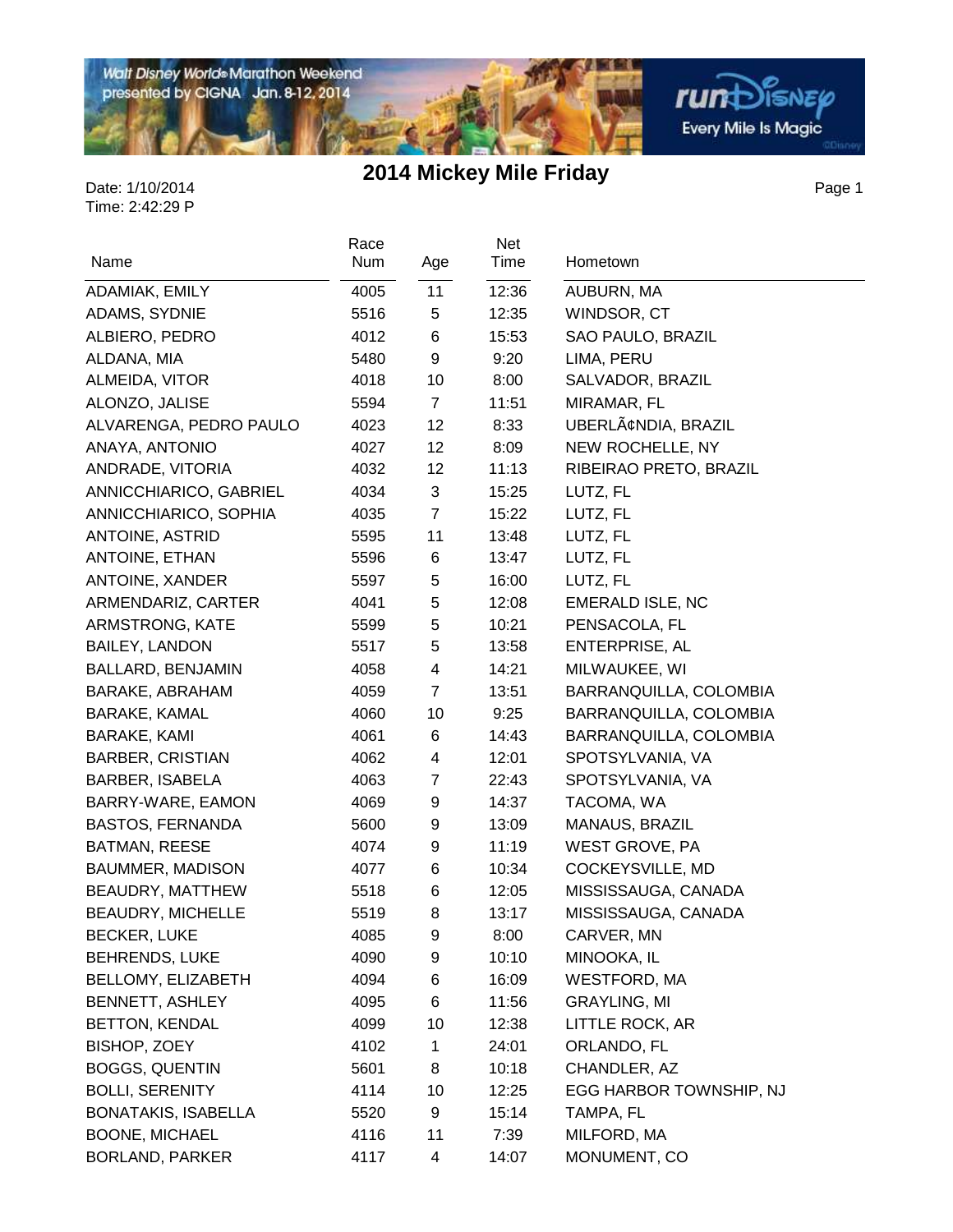| Name                             | Race<br>Num | Age            | Net<br>Time | Hometown                     |
|----------------------------------|-------------|----------------|-------------|------------------------------|
| <b>BORRERO, DANIEL</b>           | 5602        | 12             | 10:42       | <b>CLERMONT, FL</b>          |
| BOYLE, ADAM                      | 4122        | 12             | 8:21        | WOODBRIDGE, CT               |
| <b>BRANDSTATTER, LUIS FELIPE</b> | 4131        | 11             | 8:30        | SUNNY ISLES, FL              |
| <b>BREITFELLER, VICTORIA</b>     | 4135        | 9              | 10:55       | ORLANDO, FL                  |
| <b>BRENES, SANTIAGO</b>          | 4136        | $\overline{7}$ | 7:43        | PEMBROKE PINES, FL           |
| <b>BROAD, KAITLYN</b>            | 4140        | 8              | 11:54       | OTTAWA, CANADA               |
| BROAD, RYAN                      | 4141        | 11             | 9:19        | OTTAWA, CANADA               |
| BROWN, ASHLEY                    | 4147        | 11             | 15:30       | THE WOODLANDS, TX            |
| <b>BROWN, ISABELLE</b>           | 4149        | 9              | 8:26        | THE WOODLANDS, TX            |
| BROWN, WILLIAM                   | 4151        | 8              | 9:50        | LITHIA, FL                   |
| <b>BRUNELLE, HANNAH</b>          | 4154        | 10             | 9:46        | AYLMER, CANADA               |
| BRYAN, EMMA                      | 5521        | 9              | 12:20       | TAMPA, FL                    |
| <b>BUCHER, ALEX</b>              | 4156        | $\overline{7}$ | 7:06        | DAYTON, OH                   |
| <b>BUCHER, EMMA</b>              | 4157        | 10             | 6:40        | DAYTON, OH                   |
| <b>BUCHER, ERIC</b>              | 4158        | $\overline{7}$ | 8:21        | DAYTON, OH                   |
| <b>BURCHETT, CATE</b>            | 4159        | 4              | 14:32       | LUTZ, FL                     |
| <b>BURKE, BRANDON</b>            | 4160        | 10             | 10:58       | CHESAPEAKE, VA               |
| <b>BURKE, TYLER</b>              | 4161        | 8              | 10:59       | CHESAPEAKE, VA               |
| CABAI, GABRIELLE                 | 4164        | 8              | 11:06       | FORT MYERS, FL               |
| CABAI, JULIANA                   | 4166        | 8              | 11:42       | FORT MYERS, FL               |
| CABAN, DESTENY                   | 5603        | 11             | 11:52       | MIRAMAR, FL                  |
| CABAN, HAILEY                    | 5604        | 9              | 12:05       | MIRAMAR, FL                  |
| CABRAL, AMELIA                   | 5605        | 4              | 14:00       | STO DGO, DOMINICAN REPUBLIC  |
| CABRAL, LETICIA                  | 5606        | 3              | 15:20       | STO DGO, DOMINICAN REPUBLIC  |
| CALFEE, SCOTTY                   | 4175        | 11             | 14:56       | GOOSE CREEK, SC              |
| CAMPBELL, EMMA                   | 4177        | 10             | 13:29       | MILTON, WI                   |
| CAMPBELL, MARISA                 | 4179        | 12             | 10:03       | MILTON, WI                   |
| CAMPOS, ALEJANDRA                | 4181        | $\overline{7}$ | 11:27       | MEXICO CITY, MEXICO          |
| CAMPOS, JOAO                     | 4182        | 13             | 9:28        | SAO PAULO, BRAZIL            |
| CAMPOS, NICOLAS                  | 4183        | 4              | 10:08       | MIRAMAR, FL                  |
| CAMPOS, PABLO                    | 4185        | 9              | 8:46        | MEXICO CITY, MEXICO          |
| CAOAZ, CHASE                     | 5522        | 9              | 13:16       | WINDERMERE, FL               |
| <b>CARDENAS, ASHTON</b>          | 5523        | 5              | 11:18       | SOUTH JORDAN, UT             |
| CAREY, EMMA                      | 4189        | 6              | 13:03       | SENECA FALLS, NY             |
| CARTER, ANNABELLA                | 4197        | 3              | 19:45       | <b>BISHOP, GA</b>            |
| CARTER, SAVANNAH                 | 4198        | 9              | 14:22       | <b>BISHOP, GA</b>            |
| CASELLAS, ROGER                  | 5608        | $\overline{7}$ | 8:01        | GUAYNABO, PR                 |
| CASTRO, ALEX                     | 4202        | 10             | 13:23       | ALPHARETTA, GA               |
| CASTRO, XIMENA                   | 4204        | 13             | 8:55        | SAN CRISTOBAL DE LAS, MEXICO |
| CATALDO, OLIVIA                  | 4206        | 6              | 10:07       | LAND O LAKES, FL             |
| CATALDO, SOPHIA                  | 4207        | $\overline{7}$ | 10:06       | LAND O LAKES, FL             |
| <b>CHAMBERS, CALLI</b>           | 4216        | 8              | 14:43       | SEVERN, MD                   |
| CHAMBERS, DAPHNE                 | 5482        | 10             | 10:51       | SEVERN, MD                   |
| CHAN, SYDNEY                     | 5483        | $\overline{7}$ | 11:59       | KNOXVILLE, TN                |
| CHAN, TYLER                      | 5484        | 9              | 11:58       | KNOXVILLE, TN                |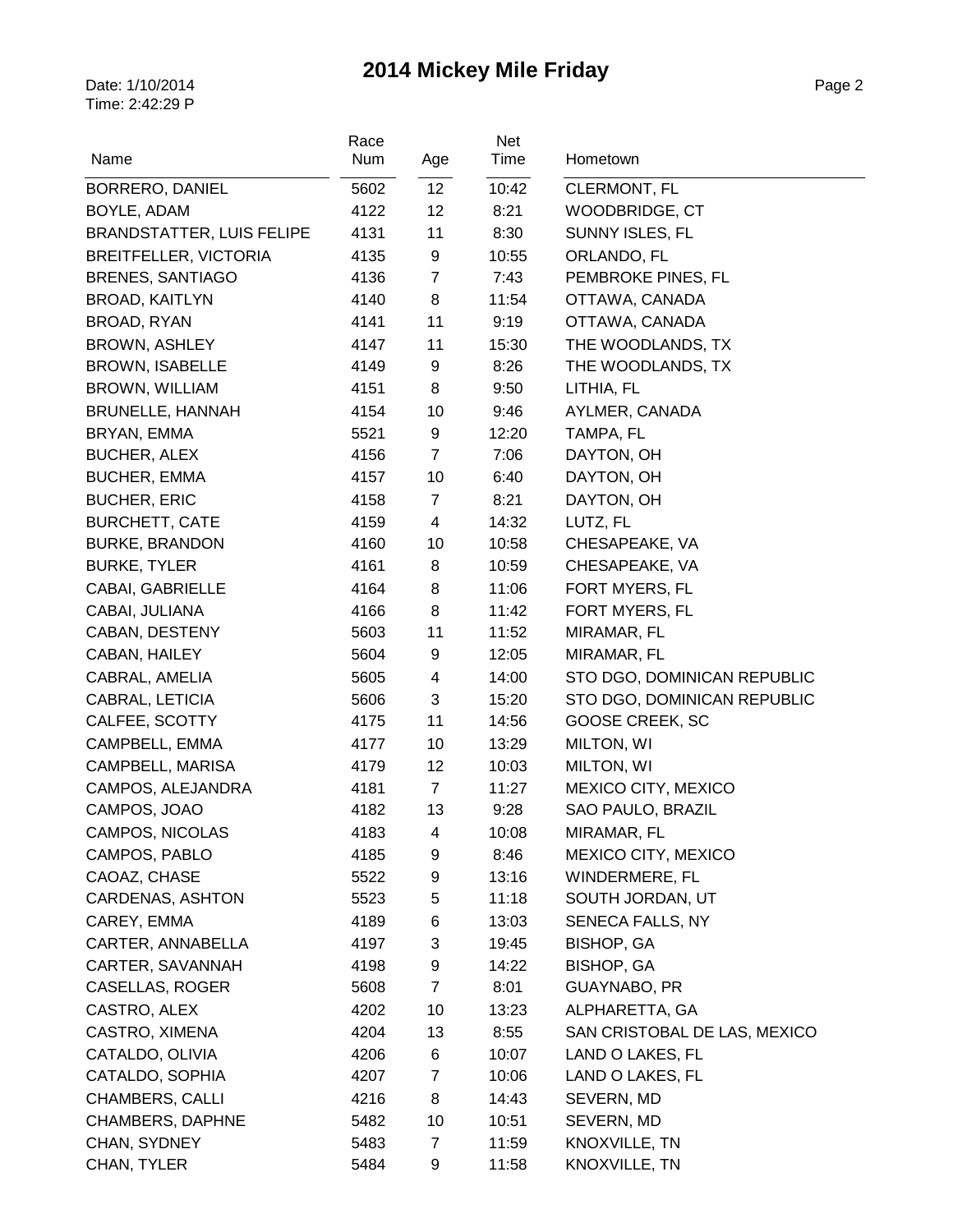| Name                         | Race<br>Num | Age            | Net<br>Time | Hometown                      |
|------------------------------|-------------|----------------|-------------|-------------------------------|
| CHANG, ALBERT                | 4217        | 11             | 7:50        | TAMPA, FL                     |
| CHANG, ZOEY                  | 4218        | 9              | 8:54        | TAMPA, FL                     |
| CHAVES, BRENO                | 4219        | 11             | 8:46        | RIO DE JANEIRO, BRAZIL        |
| CHO, ETHAN                   | 5524        | 8              | 12:51       | NORTHBROOK, IL                |
| CHO, KRISTIN                 | 5525        | 5              | 12:07       | NORTHBROOK, IL                |
| CHRISTOVãO, JOãO VITOR       | 5485        | 10             | 10:09       | RIO DE JANEIRO, BRAZIL        |
| CHRISTY, AMBER               | 4223        | 9              | 11:50       | HAMBURG, NJ                   |
| <b>CHRISTY, HUNTER</b>       | 4224        | $\overline{7}$ | 13:58       | HAMBURG, NJ                   |
| CHRISTY, JACKSON             | 4225        | 4              | 12:28       | HAMBURG, NJ                   |
| CIACCIARELLI, LUCY           | 4227        | 9              | 8:49        | ANDOVER, MA                   |
| CLARK, AIDEN                 | 4231        | $\overline{7}$ | 11:01       | PIGEON FORGE, TN              |
| <b>CLARK, MACKENZIE</b>      | 4233        | 6              | 13:32       | SPARTANBURG, SC               |
| CLEMENT, FELIX               | 4236        | 10             | 10:21       | GATINEAU, CANADA              |
| <b>COLATRELLA, ALICE</b>     | 5526        | 11             | 14:07       | SARELL, MN                    |
| COLATRELLA, ANTHONY          | 5527        | $\overline{7}$ | 11:49       | SARTELL, MN                   |
| COLLERAN, MADISON            | 4243        | 11             | 7:25        | MEDFIELD, MA                  |
| <b>COLLERAN, MEGAN</b>       | 4244        | 8              | 12:39       | MEDFIELD, MA                  |
| COON, DAWSON                 | 5486        | 13             | 9:06        | SEVERN, MD                    |
| COON, MELEAH                 | 5487        | 10             | 10:51       | SEVERN, MD                    |
| <b>CORBIN, WILLIAM</b>       | 4250        | 11             | 7:17        | SPOONER, WI                   |
| COSTA, MARIA                 | 4255        | 12             | 8:15        | DOWNINGTOWN, PA               |
| COURTNEY, LOGAN              | 4257        | 6              | 16:35       | <b>GREEN BAY, WI</b>          |
| COWAN, CONNOR                | 4258        | 9              | 7:09        | KINGSTON, CANADA              |
| COWAN, LIAM                  | 4259        | 11             | 11:19       | KINGSTON, CANADA              |
| CRISP, KATIE                 | 5610        | 10             | 12:51       | ROSSVILLE, GA                 |
| <b>CROSS, NICKOLAS</b>       | 4275        | 10             | 9:11        | LINCOLN PARK, MI              |
| CROUCH, MAKAYLA              | 5529        | 11             | 11:02       | NAVARRE, FL                   |
| <b>CRUDGINGTON, ISABELLA</b> | 5530        | 4              | 13:32       | GAINESVILLE, GA               |
| DA SILVA, CAMILA             | 4280        | 13             | 13:39       | <b>BELO HORIZONTE, BRAZIL</b> |
| DAMI, MATEUS                 | 4282        | 12             | 8:11        | UBERLANDIA, BRAZIL            |
| DAVID, AUDREY-ANNE           | 5531        | 10             | 10:22       | SAINT-LAMBERT, CANADA         |
| DAVIDSON, CASSIE             | 5611        | 8              | 8:35        | MADISON, NJ                   |
| DAVIDSON, HALLIE             | 5612        | 10             | 9:30        | MADISON, NJ                   |
| DAVIDSON, MELANIE            | 5613        | 8              | 9:32        | MADISON, NJ                   |
| DAVOLI, JOEY                 | 5488        | 8              | 12:45       | JACKSONVILLE, FL              |
| DAVOLI, LONDON               | 5489        | 10             | 12:41       | JACKSONVILLE, FL              |
| DE ALMEIDA, THIAGO           | 5533        | 10             | 9:24        | RIO DE JANEIRO, BRAZIL        |
| DEHOYOS, ADDISON             | 4301        | 7              | 9:19        | ELGIN, IL                     |
| DEHOYOS, DELANIE             | 4302        | 8              | 10:47       | ELGIN, IL                     |
| DENNY, DYLAN                 | 4307        | 10             | 9:07        | LAND O LAKES, FL              |
| DENNY, KYLIE                 | 4309        | 5              | 7:21        | LAND O LAKES, FL              |
| DERR, CARSON                 | 4313        | 6              | 10:33       | PAPILLION, NE                 |
| DERR, EVAN                   | 4314        | 4              | 12:24       | PAPILLION, NE                 |
| DEVONA, HARRISON             | 5534        | 5              | 10:02       | RED BANK, NJ                  |
| DEVONA, HUNTER               | 5535        | $\overline{7}$ | 12:24       | RED BANK, NJ                  |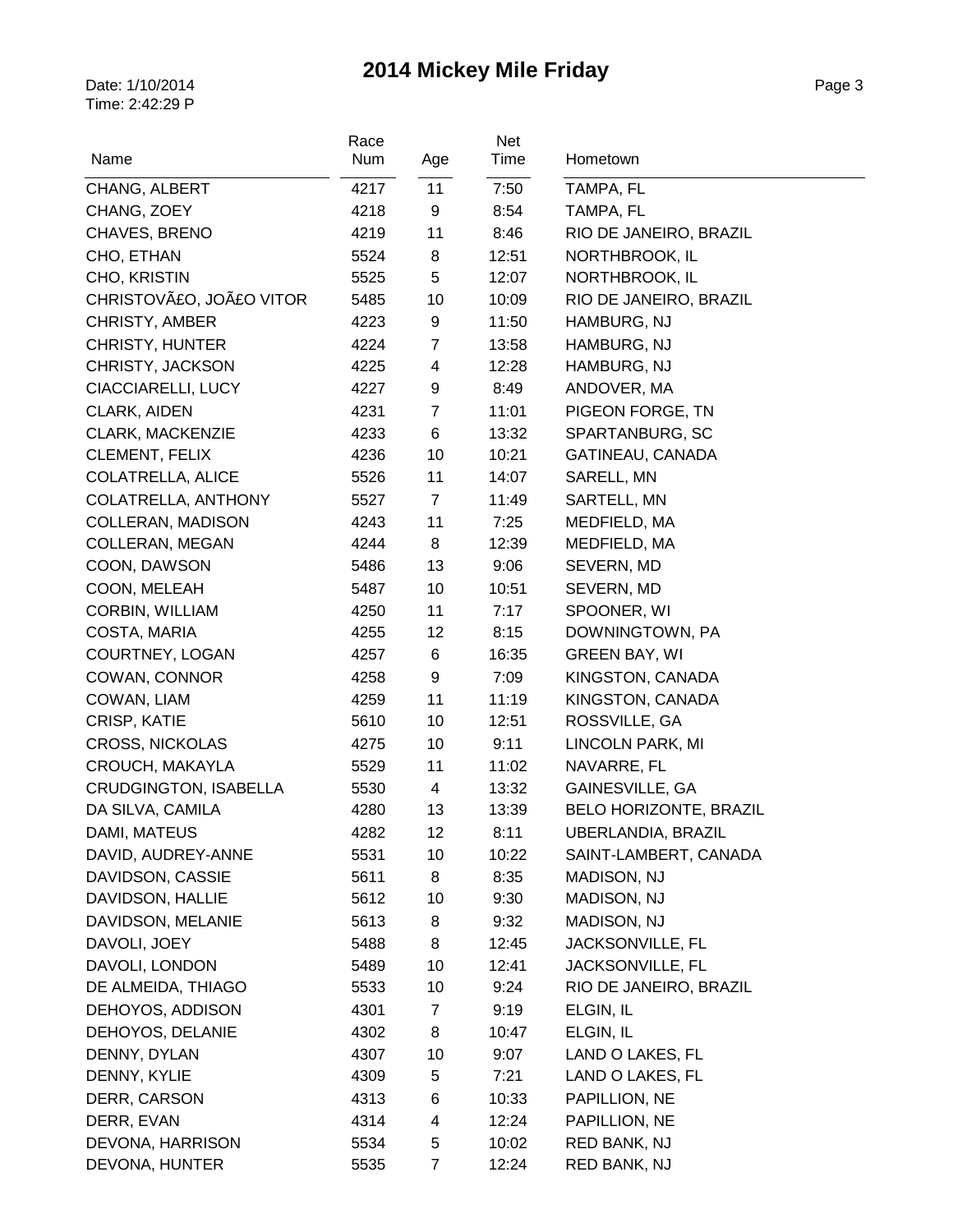| Name                                  | Race<br>Num | Age                 | Net<br>Time | Hometown                                     |
|---------------------------------------|-------------|---------------------|-------------|----------------------------------------------|
| DIAS, ANA CAROLINA                    | 4316        | 13                  | 8:34        | SãO PAULO, BRAZIL                            |
| DIAS, RODRIGO                         | 4317        | 11                  | 9:51        | SãO PAULO, BRAZIL                            |
| DIPASQUALE, GIANNI                    | 5490        | 6                   | 16:30       | ODESSA, FL                                   |
| DIPASQUALE, NOLA                      | 5491        | 4                   | 16:29       | ODESSA, FL                                   |
| DIXON, CHARLIE                        | 4325        | 8                   | 10:00       | WEST JORDAN, UT                              |
| DORCHESTER, JAMES                     | 4329        | 8                   | 7:24        | <b>GREEN BAY, WI</b>                         |
| DORCHESTER, SAMMY                     | 4330        | 11                  | 7:21        | <b>GREEN BAY, WY</b>                         |
| DOS SANTOS, LUIGI                     | 5614        | 12                  | 11:28       | SAO BERNARDO DO CAMP, BRAZIL                 |
| DUNAJA, CORA                          | 4337        | 13                  | 11:42       | SHREWSBURY, PA                               |
| DUNAJA, DILLAN                        | 4338        | 8                   | 10:00       | SHREWSBURY, PA                               |
| DUNAJA, ELLIE                         | 4339        | 9                   | 11:20       | SHREWSBURY, PA                               |
| DUPREY, ALEXIA                        | 4340        | 10                  | 11:58       | LAND O LAKES, FL                             |
| DURAN, MARÃ-A                         | 4341        | 8                   | 8:59        | TOLUCA, MEXICO                               |
| DURAN, VICTOR                         | 4342        | 11                  | 8:49        | TOLUCA, MEXICO                               |
| DUTRUCH, CAMPBELL                     | 4344        | 5                   | 11:13       | LORANGER, LA                                 |
| EISENHUTH, AMELIA                     | 5615        | 4                   | 13:56       | SEAFORD, NY                                  |
| EISENHUTH, BEN                        | 5616        | 4                   | 13:50       | SEAFORD, NY                                  |
| EMURA, YUKIHIRO                       | 4353        | 6                   | 8:41        | WEST NEW YORK, NJ                            |
| ETES, GABRIELLE                       | 4357        | 13                  | 7:24        | MT. PLEASANT, WI                             |
| FARLOW, NATALIE                       | 5617        | 4                   | 11:33       | FUQUAY VARINA, NC                            |
| FEOCCO, BROOKE                        | 4366        | $\overline{7}$      | 10:22       | LUTZ, FL                                     |
| FEOCCO, RYAN                          | 4367        | 10                  | 8:19        | LUTZ, FL                                     |
| FERNANDES, JOãO VITOR                 | 4368        | 10                  | 10:30       | RIO DE JANEIRO, BRAZIL                       |
| FERRELL, JACK                         | 4369        | 6                   | 13:39       | LYNN HAVEN, FL                               |
| FERRELL, JILL                         | 4370        | 6                   | 9:23        | LYNN HAVEN, FL                               |
| FERRELL, JOSIE                        | 4371        | $\overline{7}$      | 13:25       | LYNN HAVEN, FL                               |
| FIGUEROA, MARÃ-A                      | 4374        | 13                  | 9:00        | TOLUCA, MEXICO                               |
| FIGUEROA, NATALIA                     | 4376        | 12                  | 8:50        | TOLUCA, MEXICO                               |
| FUSFELD, ELIZABETH                    | 4402        | 8                   | 10:56       | MANCHESTER, CT                               |
| GAMA, MADDISON                        | 4413        | 9                   | 11:23       | MERCED, CA                                   |
| GAMPPER, ASHLYNN                      | 4414        | $\overline{7}$      | 11:05       | RUSSELLVILLE, TN                             |
| <b>GARCHISNKI, JORJA</b>              | 4417        | 11                  | 7:49        | BEAUMONT, CANADA                             |
| GARCIA, DYLAN                         | 4418        | 7                   | 7:33        | POMPANP BEACH, FL                            |
| <b>GARCIA, ISABELLA</b>               | 5536        | 6                   | 12:06       | MIAMI, FL                                    |
| <b>GARCIA RUIZ, AMINA</b>             | 4419        | 8                   | 11:44       | TOLUCA, MEXICO                               |
| <b>GARRISON, MORGAN</b>               | 4420        | 11                  | 12:18       | BATAVIA, IL                                  |
| GASTON, NOAH                          | 4422        | $\overline{2}$      | 16:02       | MINOT AFB, ND                                |
| <b>GENTRY, OLIVER</b>                 | 5537        | $\overline{c}$      | 16:37       | GREELEY, CO                                  |
| <b>GENTRY, PARKER</b>                 | 5538        | 8                   | 10:13       | GREELEY, CO                                  |
| <b>GENTRY, TATUM</b>                  | 5539        | 5                   | 11:33       | GREELEY, CO                                  |
| <b>GERDES, CAMILA</b>                 | 4429        | 13                  | 8:34        | MEXICO DF, MEXICO                            |
| <b>GERDES, FEDERICO</b>               | 4430        | 13                  | 6:28        | MEXICO DF, MEXICO                            |
| <b>GERSHENGORN, MATTHEW</b>           | 5540        | 7                   | 8:48        | UPPER SADDLE RIVER, NJ                       |
| GONZALEZ, ALBERTO<br>GONZALEZ, AMANDA | 5541        | 8<br>$\overline{7}$ | 8:45        | <b>GUAYNABO, PR</b><br>GUAYNABO, PUERTO RICO |
|                                       | 4439        |                     | 12:23       |                                              |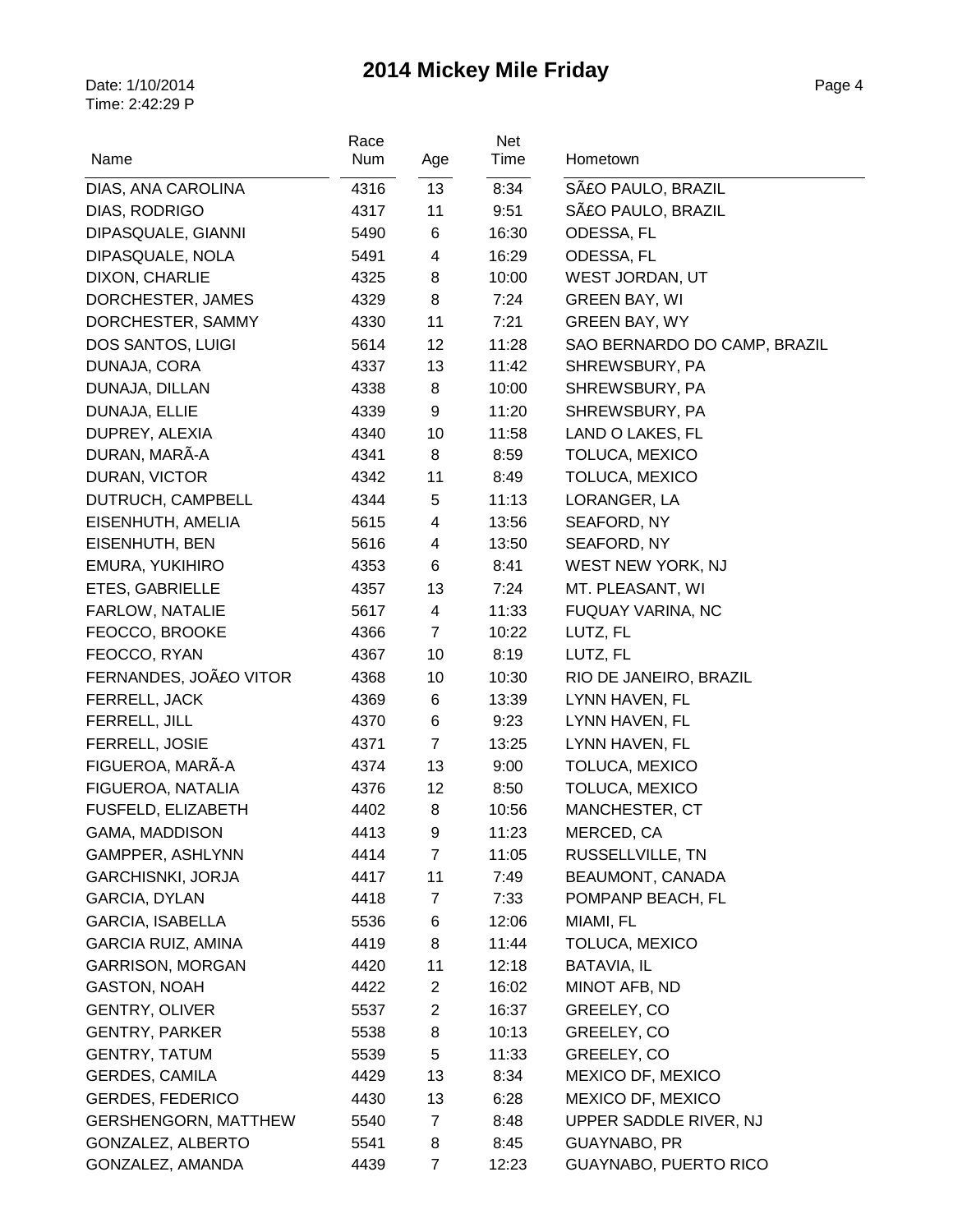|                         | Race |                | Net   |                                 |
|-------------------------|------|----------------|-------|---------------------------------|
| Name                    | Num  | Age            | Time  | Hometown                        |
| GONZALEZ, GIANCARLO     | 5618 | 11             | 12:40 | SANTO DOMINGO, DOMINICAN REPUBL |
| GONZALEZ, SOFIA         | 5619 | 8              | 14:01 | STO DGO, DOMINICAN REPUBLIC     |
| GONZALEZ, VALERIA       | 5542 | 10             | 11:05 | <b>GUAYNABO, PR</b>             |
| GORDON, DAWSON          | 4442 | 12             | 9:38  | <b>BREAUX BRIDGE, LA</b>        |
| GREEN, ELLA             | 4452 | 5              | 16:11 | LUTZ, FL                        |
| <b>GREEN, NOAH</b>      | 4453 | $\overline{7}$ | 10:34 | LUTZ, FL                        |
| <b>GRIMES, MOLLY</b>    | 4457 | 10             | 10:26 | MATTHEWS, NC                    |
| <b>GRIMES, SARAH</b>    | 4458 | 10             | 10:27 | MATTHEWS, NC                    |
| GRISACK, AJ             | 5543 | 9              | 8:08  | <b>WESLEY CHAPEL, FL</b>        |
| <b>GROSS, KENZIE</b>    | 4461 | 5              | 12:59 | BREMERTON, WA                   |
| <b>GROSS, RYLEE</b>     | 4462 | 5              | 13:31 | BREMERTON, WA                   |
| GUARDIOLA, ADRIANA      | 4464 | 8              | 11:02 | <b>GUAYNABO, PR</b>             |
| <b>GUERRA, ALFONSO</b>  | 4466 | 8              | 9:47  | ORLANDO, FL                     |
| <b>GULDE, ANDREW</b>    | 4468 | $\overline{7}$ | 13:07 | <b>CLARENCE CENTER, NY</b>      |
| HALL, TOMMY             | 4476 | 10             | 6:49  | LITTLETON, MA                   |
| <b>HAMILTON, ANDREW</b> | 5544 | $\overline{7}$ | 7:53  | GREELEY, CO                     |
| HAMILTON, WILLIAM       | 5545 | 9              | 7:54  | GREELEY, CO                     |
| HANDLEY, ISABELLA       | 4487 | 9              | 9:24  | JACKSONVILLE, FL                |
| HARRIS, CHLOE           | 4495 | 9              | 14:05 | COCOA, FL                       |
| HARRIS, COLLIN          | 4497 | $\overline{7}$ | 8:36  | <b>GREENWELL SPRINGS, LA</b>    |
| HARRIS, TANNER          | 4502 | 11             | 8:24  | COCOA, FL                       |
| HARVILL, AIDAN          | 4508 | 9              | 10:55 | NOVI, MI                        |
| HARVILL, ALANA          | 4509 | $\overline{7}$ | 12:54 | NOVI, MI                        |
| HAYWOOD, LILIANA        | 4514 | 4              | 14:02 | TAMPA, FL                       |
| <b>HEHMAN, COLBY</b>    | 4515 | 11             | 9:30  | SAINT CLOUD, FL                 |
| <b>HEHMAN, KYLE</b>     | 4516 | 8              | 7:36  | SAINT CLOUD, FL                 |
| HELHOSKI, MYA           | 4517 | 11             | 10:18 | SAINT AUGUSTINE, FL             |
| HICKEN, ALEXIS          | 4521 | 10             | 13:17 | MENDON, UT                      |
| HINK, MAKEELIE          | 4525 | 6              | 9:29  | <b>CLINTON, AR</b>              |
| HOFFMAN, CHASE          | 5620 | 5              | 11:19 | CORAL SPRINGS, FL               |
| HOLT, DUNCAN            | 4531 | 5              | 11:15 | LYNN HAVEN, FL                  |
| HOLT, LILY              | 4532 | 8              | 12:37 | LYNN HAVEN, FL                  |
| HOWE, ETHAN             | 5495 | 6              | 10:20 | MCKINNEY, TX                    |
| HUGHES, ANNA            | 4542 | 11             | 10:14 | MASCOT, TN                      |
| <b>HUGHES, HARRISON</b> | 4543 | 13             | 9:47  | MASCOT, TN                      |
| <b>HUGHES, WESTON</b>   | 4544 | 7              | 9:36  | MASCOT, TN                      |
| HUNTER, HANNAH          | 4545 | 13             | 8:31  | NICEVILLE, FL                   |
| HUNTER, KATE            | 4546 | 11             | 8:38  | NICEVILLE, FL                   |
| HUTTER, ALEXIS          | 5497 | 4              | 11:46 | <b>BRADENTON, FL</b>            |
| <b>IRWIN, ANNA</b>      | 4548 | 9              | 14:12 | ORILLIA, CANADA                 |
| IRWIN, DANIELLE         | 4549 | $\overline{7}$ | 13:27 | ORILLIA, CANADA                 |
| JACOBS, ABIGAIL         | 4551 | 10             | 11:51 | FAIRFIELD, CT                   |
| JENSEN, SELENE          | 4554 | 4              | 16:14 | SPRINGVILLE, UT                 |
| <b>JENSEN, XANDER</b>   | 4555 | 7              | 12:22 | SPRINGVILLE, UT                 |
| JIMENEZ, ARIANNA        | 4557 | 13             | 8:46  | ORLANDO, FL                     |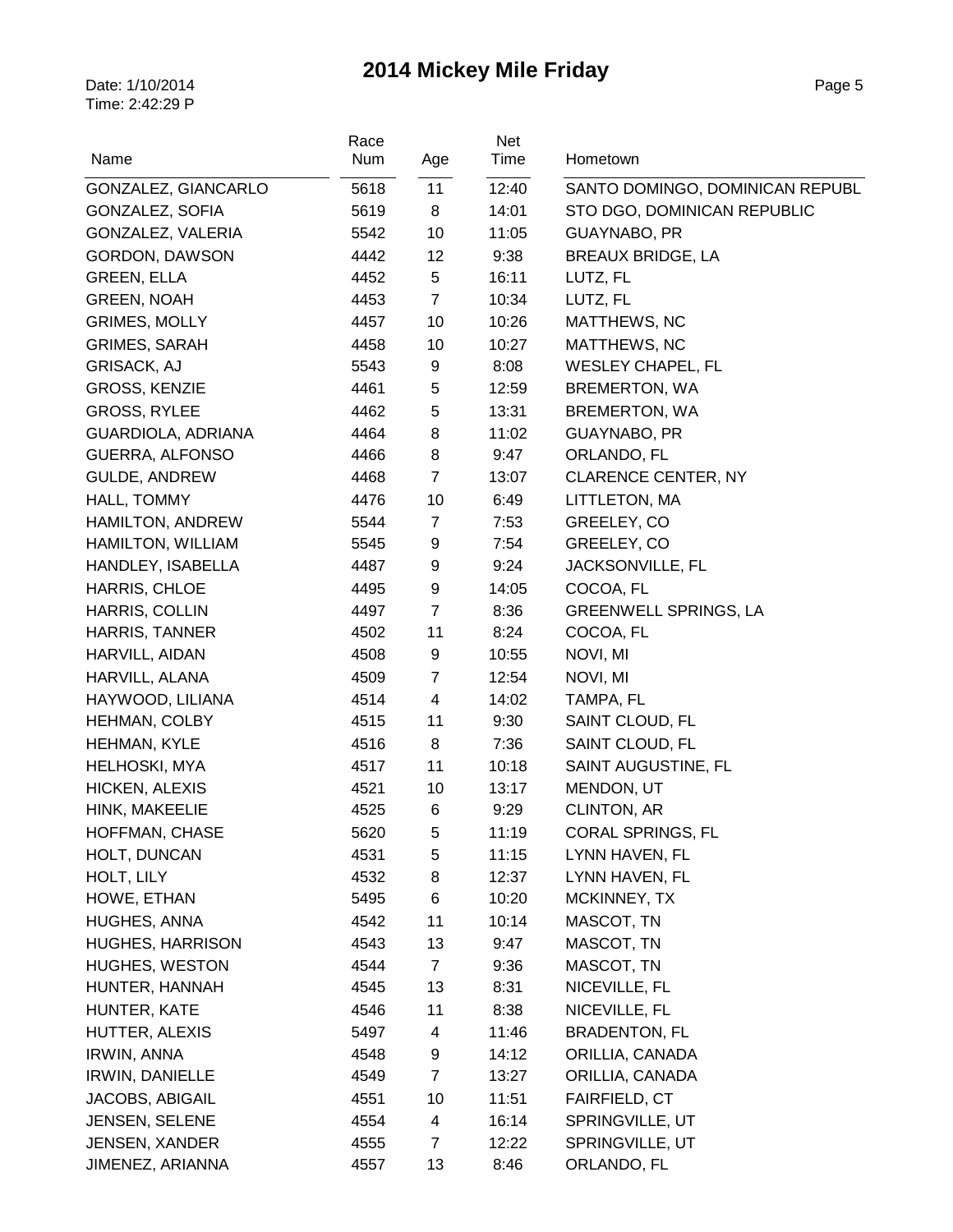|                       | Race |                | Net   |                        |
|-----------------------|------|----------------|-------|------------------------|
| Name                  | Num  | Age            | Time  | Hometown               |
| JOHN, ASHLEY          | 4559 | 10             | 19:38 | MOSES LAKE, WA         |
| <b>JOHN, JENNIFER</b> | 4560 | 10             | 19:40 | MOSES LAKE, WA         |
| JOHNSON, ADDISON      | 4562 | 8              | 11:52 | HIXSON, TN             |
| JOHNSON, MEGAN        | 4565 | 8              | 8:26  | SARASOTA, FL           |
| <b>JOLLIE, BILLY</b>  | 5546 | 9              | 13:48 | MIDLAND PARK, NJ       |
| JOLLIE, TOMMY         | 5547 | 6              | 14:32 | MIDLAND PARK, NJ       |
| JONES, AIDEN          | 4571 | 5              | 16:33 | TEHACHAPI, CA          |
| JORDAN, CALLIE        | 4579 | 10             | 10:07 | FORT LAUDERDALE, FL    |
| JORDAN, COLE          | 4580 | $\overline{7}$ | 10:03 | FORT LAUDERDALE, FL    |
| JORDAN, KASEY         | 4582 | 12             | 10:03 | FORT LAUDERDALE, FL    |
| JOYCE, GABRIELLA      | 4584 | 8              | 8:27  | MAITLAND, FL           |
| JOYCE, GABRIELLA      | 5548 | 8              | 10:02 | MAITLAND, FL           |
| JOYCE, JAKE           | 4585 | 10             | 6:37  | MAITLAND, FL           |
| KANGAS, RAEVYN        | 4592 | 8              | 9:05  | ARLINGTON, VA          |
| KENNELLY, KALYSSA     | 5498 | 8              | 11:03 | CAPE CORAL, FL         |
| KIFFMEYER, ELIZABETH  | 4603 | 13             | 10:11 | WOODBURY, MN           |
| KIFFMEYER, EMMA       | 4604 | 11             | 10:10 | WOODBURY, MI           |
| KILKEARY, FAITH       | 4605 | 10             | 9:00  | WEXFORD, PA            |
| KNAUFF, CONNOR        | 4617 | $\overline{7}$ | 14:00 | ROUND LAKE, IL         |
| KNEIP, KALEB          | 4618 | 9              | 9:05  | PORT SAINT LUCIE, FL   |
| KOFOED, RUBY          | 5499 | 10             | 9:18  | OTTAWA, CANADA         |
| KULOSZEWSKI, EMMA     | 4632 | 10             | 8:32  | <b>CLARENCE, NY</b>    |
| LACEY, CHARLEY        | 5549 | 10             | 7:24  | NORRISTOWN, PA         |
| LACEY, JULIA          | 5550 | 8              | 11:47 | NORRISTOWN, PA         |
| LALE, DYLAN           | 4639 | 8              | 10:09 | UNION, CANADA          |
| LANCE, JAKE           | 4640 | 10             | 8:51  | DACULA, GA             |
| LANGKAM, ANDREW       | 4642 | 9              | 9:58  | SHELBY TOWNSHIP, MI    |
| LANGKAM, NATALIE      | 4643 | 8              | 11:42 | SHELBY TOWNSHIP, MI    |
| LAPIERRE, LUCCA       | 4644 | 9              | 11:11 | NEWTOWN, CT            |
| LAUGHLIN, BRYNN       | 4647 | 5              | 15:20 | ABITA SPRINGS, LA      |
| LAURINO, EVAN         | 4648 | 10             | 15:10 | SAN DIEGO, CA          |
| LAW, ZACK             | 4649 | 6              | 10:51 | OMAHA, NE              |
| LAW, ZOE              | 4650 | 8              | 12:44 | OMAHA, NE              |
| LAY, LILIAN           | 4653 | 10             | 7:30  | <b>BLOOMINGTON, IL</b> |
| LAZESKI, BLAKE        | 4654 | 9              | 7:30  | PLEASANT UNITY, PA     |
| LAZESKI, HANNAH       | 4655 | 9              | 11:19 | PLEASANT UNITY, PA     |
| LAZESKI, SARAH        | 4656 | $\overline{7}$ | 12:09 | PLEASANT UNITY, PA     |
| LEAVITT, CAMERON      | 4657 | 10             | 7:15  | CONWAY, NH             |
| LEE, KATHERINE        | 4660 | 8              | 10:45 | ANDOVER, MA            |
| LEPINE, STEPHEN       | 4667 | 8              | 10:58 | DUNKIRK, MD            |
| LESHER, AUTUMN        | 4669 | 11             | 11:44 | EUREKA, MO             |
| LESHER, SAVANNAH      | 4670 | 11             | 6:35  | EUREKA, MO             |
| LEWIS, AJ             | 4673 | 10             | 7:57  | DUBLIN, GA             |
| LEWIS, AMBER          | 4674 | 12             | 10:26 | DUBLIN, GA             |
| LIMACO, MATTHEW       | 5621 | 5              | 12:19 | AURORA, IL             |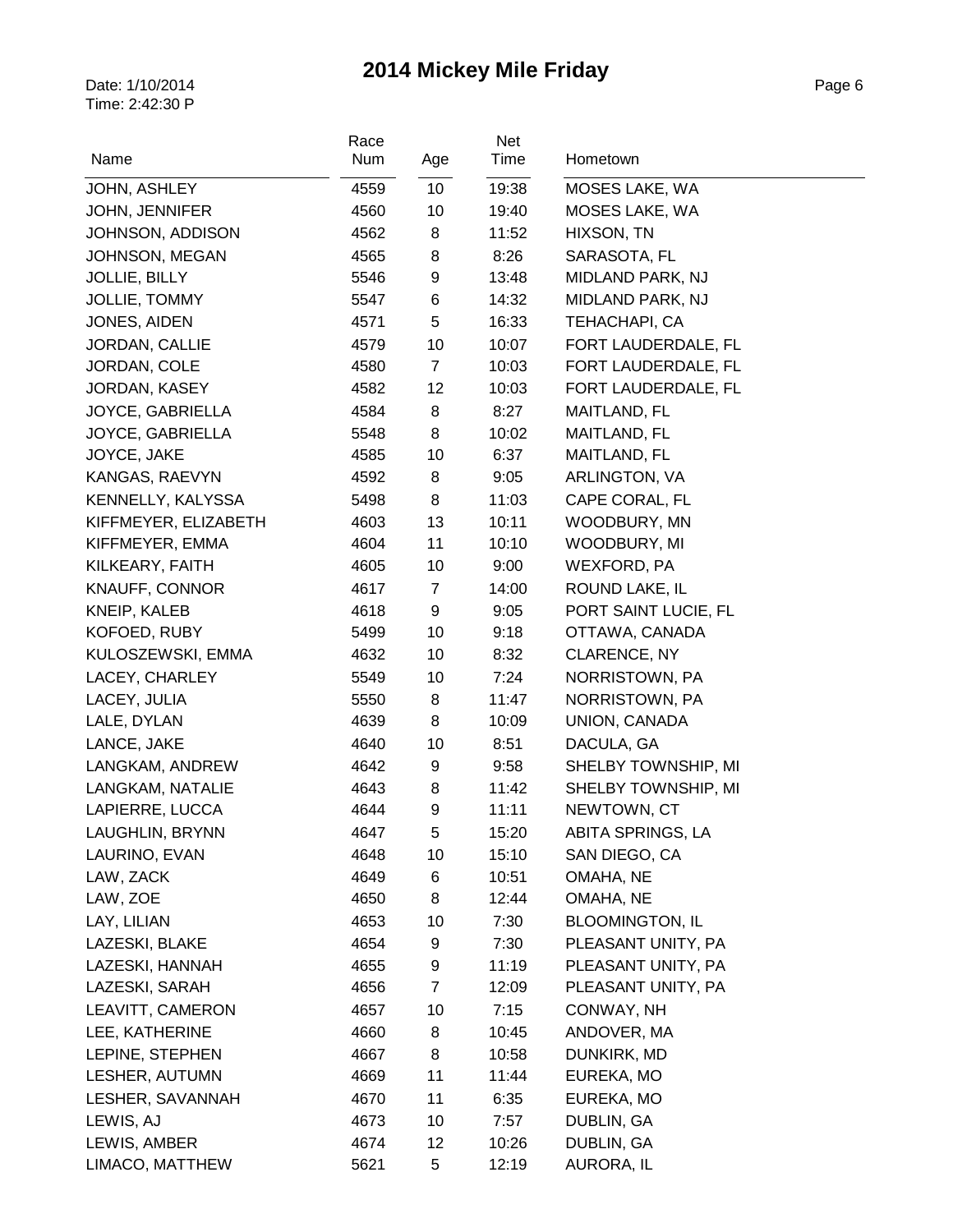| Name                                    | Race<br>Num  | Age            | Net<br>Time    | Hometown                           |
|-----------------------------------------|--------------|----------------|----------------|------------------------------------|
| LINES, CAMILA                           | 4679         | 6              | 11:02          | SAN JOSE, COSTA RICA               |
| LODIN, ALANA                            | 5622         | 9              | 11:26          | <b>WESTON, FL</b>                  |
| LODIN, ANDREW                           | 5623         | 6              | 11:26          | <b>WESTON, FL</b>                  |
| LOPEZ, PALOMA                           | 4698         | 13             | 7:26           | CAROLINA, PR                       |
| LOPEZ, ROBERT                           | 4699         | 8              | 9:25           | CAROLINA, PR                       |
| LYNCH, ABIGAIL                          | 4704         | 5              | 12:53          | OCALA, FL                          |
| LYNN, BRADEN                            | 4705         | $\overline{7}$ | 8:44           | SEARCY, AR                         |
| LYNN, REBECCA                           | 4706         | 11             | 8:11           | SEARCY, AR                         |
| MADRIGAL SANCHEZ, ALEJANDR              | 4708         | 12             | 6:55           | ZAPOTE, COSTA RICA                 |
| MAHER, JAKE                             | 5551         | $\overline{7}$ | 10:55          | DESTIN, FL                         |
| MAILE, TONY                             | 4715         | 9              | 14:21          | PRATTVILLE, AL                     |
| MANGILI, MANUELA                        | 4720         | 12             | 11:39          | SAO PAULO, BRAZIL                  |
| MANZUR, ARACELI                         | 4724         | 13             | 10:16          | LIMA, PERU                         |
| MANZUR, LARA                            | 4725         | 9              | 11:02          | LIMA, PERU                         |
| MAROTTA, JOSEPH                         | 4731         | 8              | 9:12           | MADISON, CT                        |
| MAROTTA, JULIA                          | 4732         | 11             | 8:56           | MADISON, CT                        |
| MARRERO, ELLIOT                         | 4734         | 3              | 14:08          | LUTZ, FL                           |
| MATAMOROS, ANDRÃOS                      | 4745         | 10             | 7:32           | CURRIDABAT, COSTA RICA             |
| MATAMOROS, GABRIEL                      | 4746         | $\overline{7}$ | 9:32           | CURRIDABAT, COSTA RICA             |
| MATHIS, JONATHAN                        | 4748         | 10             | 9:01           | FITZPATRICK, AL                    |
| MATHIS, JULIA                           | 4749         | 6              | 12:04          | FITZPATRICK, AL                    |
| MAXWELL, MADISON                        | 4752         | 8              | 7:50           | LUTZ, FL                           |
| MCCORMACK, JOSEPH                       | 4757         | 10             | 8:48           | COLUMBIA, MO                       |
| MCCUTCHEN, ANDREW                       | 4759         | 4              | 12:09          | ODESSA, FL                         |
| MCGHEE, CARA                            | 4762         | 5              | 15:24          | <b>TICKFAW, LA</b>                 |
| MCGHEE, ELLIE                           | 4763         | 9              | 10:02          | RINGGOLD, GA                       |
| MCGHEE, LUKE                            | 4764         | 5              | 15:19          | <b>TICKFAW, LA</b>                 |
| MCGHEE, ROMAN                           | 4765         | 5              | 15:23          | TICKFAW, LA                        |
| MCHUGH, LUKE                            | 4767         | 8              | 8:01           | TYNGSBORO, MA                      |
| MCHUGH, MOLLY                           | 4769         | 11             | 8:01           | TYNGSBOROUGH, MA                   |
| MCINTOSH, MYA                           | 5552         | 11             | 10:57          | DALLAS, TX                         |
| MCNABB, BRODY                           | 5553         | $\overline{7}$ | 13:42          | NEPEAN, CANADA                     |
| MEHALOVICH, AVORY                       | 4772         | 9              | 12:42          | SHAWNEE, KS                        |
| MEHRA, ALEXA                            | 4773         | 10             | 8:38           | NAPERVILLE, IL                     |
| MEHRA, MADELINE                         | 4774         | 13             | 7:52           | NAPERVILLE, IL                     |
| MEIER, RACHEL                           | 4775         | 9              | 9:01           | RALEIGH, NC                        |
| MENDEZ, SAMUEL                          | 4782         | 12             | 10:25          | CARACAS, VENEZUELA                 |
| MILLER-MCKINLEY, SOPHIE<br>MOLINE, ELLA | 4794         | 6<br>5         | 14:20          | MOSMAN PARK, AUSTRALIA             |
|                                         | 4804         | 11             | 15:42          | LITTLETON, CO<br>SAO PAULO, BRAZIL |
| MORAES, GUILHERME<br>MOREIRA, BARBARA   | 5624         |                | 14:23<br>11:36 | <b>BELO HORIZONTE, BRAZIL</b>      |
| <b>MORRIS, RYLIE</b>                    | 5502<br>5625 | 9<br>4         | 10:47          | APOPKA, FL                         |
| MOTA, BRENO                             | 4814         | 12             | 11:51          | SAO PAULO, BRAZIL                  |
| MOUSSEAU NADEAU, MARIANNE               | 5555         | 11             | 10:16          | SAINT-LAMBERT, CANADA              |
| MRUK, JACOB                             | 5556         | 8              | 9:37           | SARASOTA, FL                       |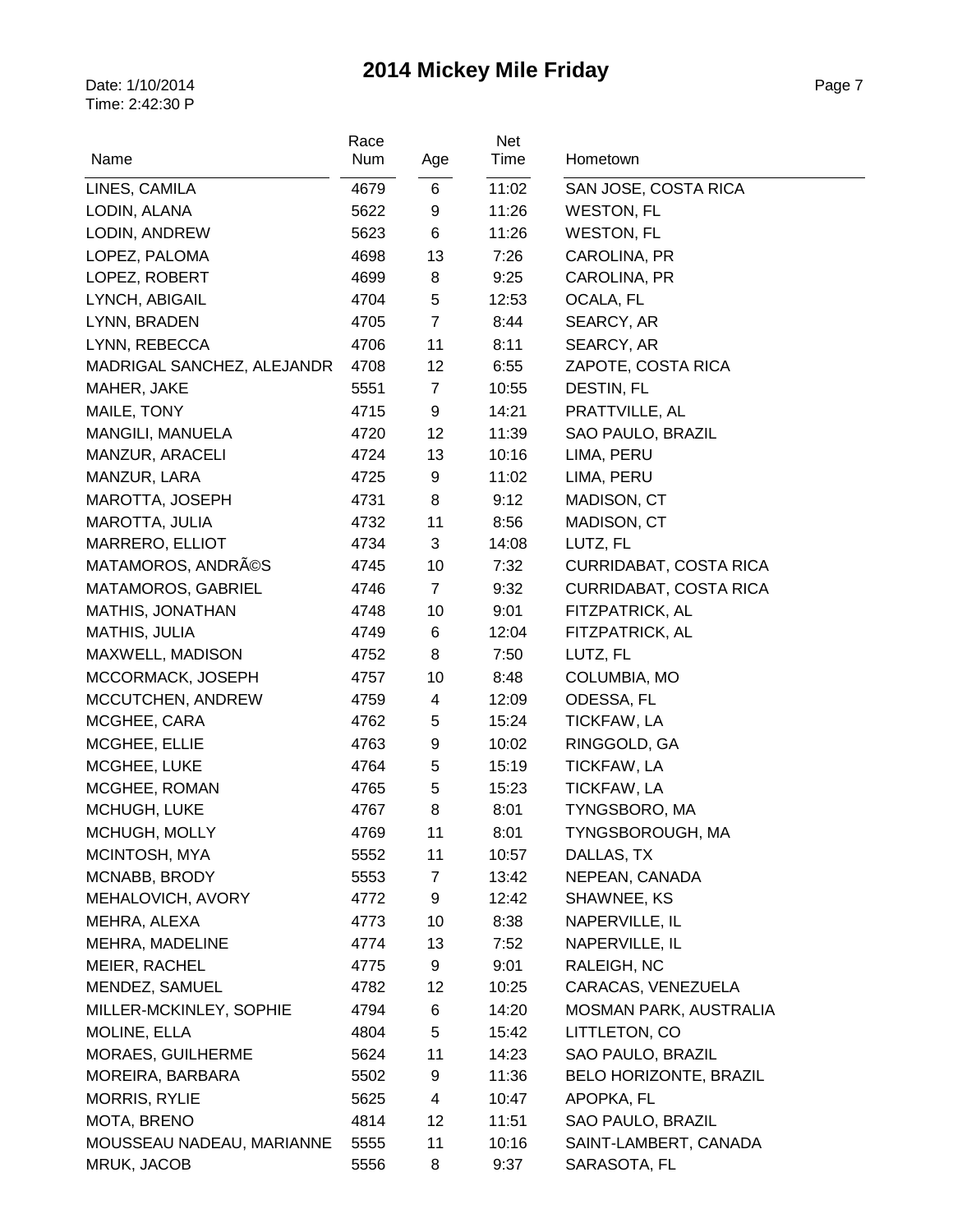| Name                       | Race<br>Num | Age            | Net<br>Time | Hometown                      |
|----------------------------|-------------|----------------|-------------|-------------------------------|
| MRUK, MARLEIGH             | 5557        | $\overline{7}$ | 9:36        | SARASOTA, FL                  |
| MULLER, AUDREY             | 4818        | $\overline{7}$ | 10:18       | LAKEWOOD RANCH, FL            |
| MULLER, EMERY              | 4819        | 9              | 10:18       | LAKEWOOD RANCH, FL            |
| MULLER, ZACHARY            | 5558        | 8              | 12:23       | <b>BEL ALTON, MD</b>          |
| <b>MURCHISON, DEREK</b>    | 4821        | 10             | 11:09       | CHULA VISTA, CA               |
| <b>MURCHISON, MAYA</b>     | 4822        | $\overline{7}$ | 11:09       | CHULA VISTA, CA               |
| MURRAY, BAILEY             | 4824        | 8              | 13:42       | PENSACOLA, FL                 |
| MURRAY, CALEB              | 4825        | 5              | 12:22       | <b>BOGART, GA</b>             |
| MURRAY, EMMI               | 4827        | 10             | 13:42       | PENSACOLA, FL                 |
| MURRAY, NATE               | 4828        | 4              | 13:17       | BOGART, GA                    |
| NESSMITH, ABIGAIL          | 4836        | 11             | 15:25       | STATESBORO, GA                |
| NESSMITH, KATHERINE        | 4837        | 12             | 13:20       | STATESBORO, GA                |
| NESSMITH, PAUL             | 4838        | 9              | 12:32       | STATESBORO, GA                |
| <b>OWENBY, BAILEY</b>      | 4875        | 10             | 11:52       | CHELSEA, AL                   |
| PAGAN, DIEGO               | 4877        | 10             | 10:36       | CLERMONT, FL                  |
| PARKS, RACHEL              | 4882        | 11             | 8:12        | PIPERSVILLE, PA               |
| PARSONS, RHYS              | 4885        | 8              | 13:18       | DEXTER, MO                    |
| PASCUALI MORENO, MATEO     | 4886        | 11             | 9:11        | CIPOLLETTI, ARGENTINA         |
| PASCUALI MORENO, VALENTINO | 4887        | 7              | 9:11        | CIPOLLETTI, ARGENTINA         |
| PATAT, SOPHIE              | 5503        | 5              | 19:43       | ALABASTER, AL                 |
| PATCHEN, ELIZABETH         | 5640        | 8              | 13:43       | SHREVEPORT, LA                |
| PATCHEN, ROBERT            | 5639        | 6              | 15:20       | SHREVEPORT, LA                |
| PATRICK, GABRIEL           | 5626        | 4              | 13:20       | WINTER HAVEN, FL              |
| PATRICKUS, ELLIE           | 4896        | 8              | 9:12        | DE PERE, WI                   |
| PECK, CHRISTIAN            | 4897        | 6              | 9:32        | JONESBORO, AR                 |
| PERREAULT, SIMONE          | 4909        | 5              | 9:00        | MONTREAL, CANADA              |
| PERREAULT, ZAC             | 4910        | 4              | 9:35        | MONTREAL, CANADA              |
| PERROTT, DARA              | 4911        | 13             | 9:02        | MURRYSVILLE, PA               |
| PETTY, BEN                 | 5504        | 11             | 6:30        | RALEGIH, NC                   |
| PIERCE, NORA               | 4920        | 9              | 6:59        | NORTH READING, MA             |
| PIKE, GRACIE               | 4921        | 12             | 8:33        | LABRADOR CITY, CANADA         |
| PIKE, REGGIE               | 4922        | 9              | 8:32        | LABRADOR CITY, CANADA         |
| PINA, THEO DE ANGELIS      | 5505        | 6              | 15:34       | SAO PAULO, BRAZIL             |
| PINKOWSKI, MATTHEW         | 5643        | 10             | 6:22        |                               |
| PINKOWSKI, SARAH           | 5642        | 12             | 6:49        |                               |
| PIRES, LAURA               | 4925        | $\overline{7}$ | 9:56        | SAO JOSE DOS CAMPOS, BRAZIL   |
| PONTES, LAURA              | 4928        | 12             | 8:47        | <b>BELO HORIZONTE, BRAZIL</b> |
| POOL, SOPHIE               | 5627        | $\overline{7}$ | 9:03        | MANDEVILLE, LA                |
| POPE, CAMRYN               | 4929        | 13             | 10:25       | HURST, TX                     |
| POPE, RYAN                 | 4930        | 10             | 10:30       | HURST, TX                     |
| POUS, PAULINA              | 5559        | 8              | 10:31       | NAUCALPAN DE JUAREZ, MEXICO   |
| POUS, ROMINA               | 5560        | 8              | 9:41        | NAUCALPAN, MEXICO             |
| POYER, ERIN                | 4931        | 12             | 8:56        | <b>ROCK SPRINGS, WY</b>       |
| POYER, HUDSON              | 4932        | 8              | 8:14        | <b>ROCK SPRINGS, WY</b>       |
| POYER, STEVEN              | 4933        | 13             | 7:43        | <b>ROCK SPRINGS, WY</b>       |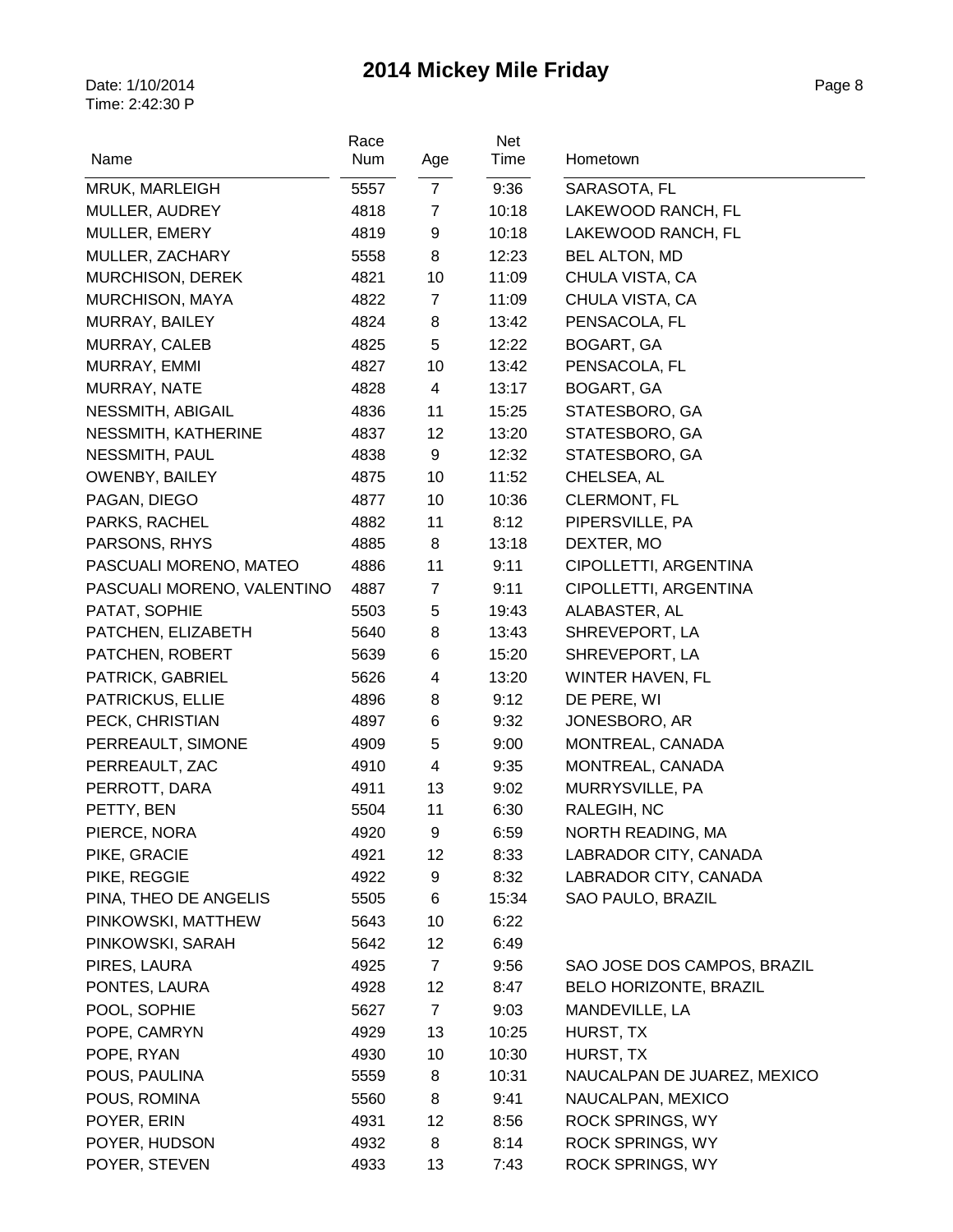| Name                     | Race<br>Num | Age              | Net<br>Time | Hometown                 |
|--------------------------|-------------|------------------|-------------|--------------------------|
| PRESBY, CHARLES          | 5628        | 11               | 11:42       | PALMETTO BAY, FL         |
| PRESBY, DAVID            | 5629        | $\overline{7}$   | 11:42       | PALMETTO BAY, FL         |
| PRESBY, LIA              | 5630        | 12               | 11:44       | PALMETTO BAY, FL         |
| PRITCHARD, HANNAH        | 4935        | 10               | 11:21       | JACKSONVILLE, FL         |
| PURCELL, ERIN ELIZABETH  | 5561        | 10               | 15:15       | ODESSA, FL               |
| RANDOLPH, ELLA           | 4952        | $\overline{7}$   | 12:18       | ATLANTA, GA              |
| RANDOLPH, SAM            | 4953        | 5                | 11:35       | ATLANTA, GA              |
| RANNEY, ELVIS            | 5631        | 4                | 12:46       | TAMPA, FL                |
| RAYMUNDI, ANTHUAN        | 4954        | 12               | 8:33        | SAN JUAN, PUERTO RICO    |
| REANEY IBARRA, BIANCA    | 5506        | $\boldsymbol{9}$ | 10:23       | OTTAWA, CANADA           |
| REED, HELINA             | 4958        | 11               | 10:18       | HAINES CITY, FL          |
| REED, NOAH               | 4959        | 5                | 12:28       | WINDER, GA               |
| REED, RAYNA              | 4960        | $\overline{7}$   | 18:25       | WINDER, GA               |
| REESE, JACKSON           | 4962        | 5                | 12:25       | LYNCHBURG, VA            |
| REEVES, CAMERON          | 4963        | 11               | 10:24       | COLUMBIA, MO             |
| REEVES, JORDAN           | 4964        | 8                | 10:32       | COLUMBIA, MO             |
| REUTEBUCH, JACOB         | 4975        | 8                | 9:14        | AUSTIN, TX               |
| REYNOLDS, LONDON         | 4976        | 7                | 11:46       | CHARLOTTE, NC            |
| RIEGEL, COLLIN           | 4981        | 9                | 14:41       | AURORAL, CO              |
| RIEGEL, JOSHUA           | 4982        | $\overline{7}$   | 14:14       | AURORA, CO               |
| RIESZ, ATHAN             | 5562        | 6                | 10:44       | CORAL SPRINGS, FL        |
| RIESZ, LIAM              | 5563        | 8                | 9:40        | <b>CORAL SPRINGS, FL</b> |
| RIVERA-SANTOS, SEBASTIAN | 4996        | 8                | 10:10       | CAGUAS, PUERTO RICO      |
| ROBERTSON, DYLAN         | 5564        | 5                | 12:37       | THE WOODLANDS, TX        |
| ROBICHAUD, FANNY         | 4999        | 11               | 8:48        | SHIPPAGAN, CANADA        |
| ROBICHAUD, RAPHAEL       | 5000        | 8                | 8:49        | SHIPPAGAN, CANADA        |
| ROBINSON, JACOB          | 5001        | 11               | 9:34        | MCKINLEYVILLE, CA        |
| ROBINSON, STEPHANIE      | 5002        | 8                | 9:34        | MCKINLEYVILLE, CA        |
| RODRIGUES, LAÃS          | 5565        | 11               | 11:22       | BRASÃ-LIA, BRAZIL        |
| RODRIGUES, LUCCAS        | 5007        | 12               | 8:59        | SAO PAULO, BRAZIL        |
| RODRIGUEZ, MAYELA        | 5566        | 12               | 9:40        | NORTH VANCOUVER, CANADA  |
| RODRIGUEZ, TAMMY         | 5567        | 9                | 7:25        | NORTH VANCOUVER, CANADA  |
| ROELLI, ALYSSA           | 5009        | 9                | 10:13       | MINERAL POINT, WI        |
| ROSAS, JOSEF             | 5013        | 9                | 9:01        | MEXICO CITY, MEXICO      |
| ROSAS, MATEO             | 5014        | 5                | 14:58       | MEXICO DF, MEXICO        |
| ROSE, JAMESON            | 5568        | 4                | 11:45       | PENSACOLA, FL            |
| RUTH, LAYLA              | 5569        | $\overline{2}$   | 17:59       | GREELEY, CO              |
| RUTH, LUCY               | 5570        | $\overline{7}$   | 11:34       | GREELEY, CO              |
| RUTH, RAGEN              | 5571        | 10               | 9:22        | GREELEY, CO              |
| RYAN, JD                 | 5030        | 5                | 14:22       | JACKSON, NJ              |
| SAAKE, AIDA              | 5632        | 6                | 12:23       | MOORESVILLE, NC          |
| SAAKE, ATHRUN            | 5633        | 3                | 18:46       | MOORESVILLE, NC          |
| SANCHEZ, LUISA           | 5038        | 11               | 9:56        | ORLANDO, FL              |
| SANTIAGO, ABDIEL         | 5634        | 10               | 11:47       | HATILLO, PUERTO RICO     |
| SANTIAGO, DIEGO          | 5635        | 13               | 8:44        | HATILLO, PUERTO RICO     |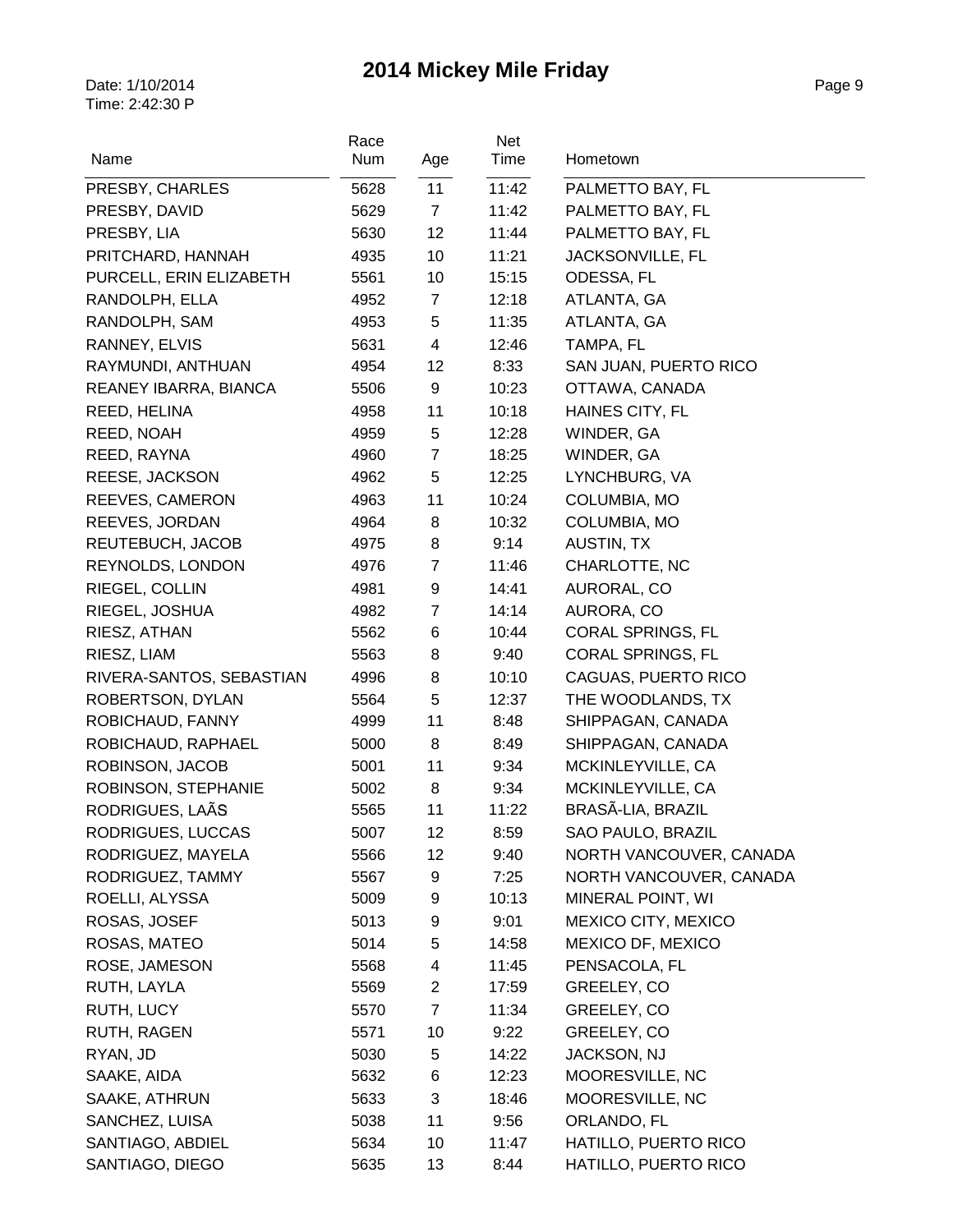| Name                   | Race<br>Num | Age            | Net<br>Time | Hometown                     |
|------------------------|-------------|----------------|-------------|------------------------------|
| SANTOS, CAROLINA       | 5040        | 10             | 8:56        | SAO PAULO, BRAZIL            |
| SANTOS, MARCOS         | 5041        | 11             | 7:51        | SAO PAULO, BRAZIL            |
| SAVYSKY, AJ            | 5043        | 6              | 8:37        | HALLANDALE, FL               |
| SCHNEIDER, MARIA       | 5049        | 9              | 10:48       | RIO DE JANEIRO, BRAZIL       |
| SCHWAB, JONAH          | 5572        | 6              | 9:06        | JASPER, AL                   |
| SCHWAMB, JACOB         | 5573        | $\overline{7}$ | 13:58       | SUMMERVILLE, SC              |
| SCHWENDEMANN, LOLA     | 5052        | 5              | 12:21       | SEVEN FIELDS, PA             |
| SHAIKH, JANESSA        | 5060        | $\overline{7}$ | 10:17       | LUTZ, FL                     |
| SHAIKH, MAKENNA        | 5061        | 10             | 10:59       | LUTZ, FL                     |
| SHARP, BLUE            | 5507        | $\overline{7}$ | 10:02       | SEAL BEACH, CA               |
| SHARP, BRENDEN         | 5508        | $\overline{7}$ | 10:22       | SEAL BEACH, AZ               |
| SHARPE, BRIANNA        | 5062        | 9              | 12:02       | LAND O LAKES, FL             |
| SHARPE, SAMANTHA       | 5064        | 6              | 11:49       | LAND O LAKES, FL             |
| SHUKER, NALANI         | 5073        | 10             | 10:59       | KISSIMMEE, FL                |
| <b>SHUKER, TAHLIA</b>  | 5074        | 8              | 10:07       | KISSIMMEE, FL                |
| SHULTZ, MADELINE       | 5075        | 6              | 9:06        | LEXINGTON, MA                |
| SIBAJA, VALERIA        | 5076        | 9              | 10:07       | QUESADA, COSTA RICA          |
| SIEFERT, KATHRYN       | 5077        | 12             | 8:46        | KNIGHTDALE, NC               |
| SIFORD, AIDEN          | 5078        | 9              | 8:29        | NIAGARA FALLS, NY            |
| SIFORD, NOAH           | 5079        | $\overline{7}$ | 8:29        | NIAGARA FALLS, NY            |
| SILVA, MARIA JULIA     | 5081        | 13             | 11:38       | SAO PAULO, BRAZIL            |
| SOMMER, EVAN           | 5097        | $\overline{7}$ | 10:09       | RACINE, WI                   |
| SOMMER, MADISON        | 5098        | 9              | 12:37       | RACINE, WI                   |
| SOULIERE, LAURANE      | 5101        | 9              | 13:04       | ST-JEAN SUR RICHELIE, CANADA |
| SPIEGELBERG, KEEFER    | 5574        | 10             | 17:13       | WASAGA BEACH, CANADA         |
| SPIEGELBERG, KEEFER    | 5575        | 10             | 17:14       | WASAGA BEACH, CANADA         |
| SROKA, ELLA            | 5105        | 11             | 10:19       | NEW FREEDOM, PA              |
| SROKA, LOLA            | 5106        | 9              | 10:20       | NEW FREEDOM, PA              |
| SROKA, ROWAN           | 5107        | $\overline{7}$ | 11:22       | NEW FREEDOM, PA              |
| STADNYK, ANNA          | 5108        | 6              | 10:28       | ROANOKE, VA                  |
| STADNYK, THOMAS        | 5109        | 6              | 10:45       | ROANOKE, VA                  |
| STAKE, ANNATORIA       | 5110        | 5              | 11:46       | TAMPA, FL                    |
| STILWELL, CALVIN       | 5120        | 9              | 6:13        | SUWANEE, GA                  |
| STILWELL, KAYLEE       | 5121        | 13             | 6:58        | SUWANEE, GA                  |
| STORY, BRIAN           | 5127        | 5              | 10:05       | <b>MICHIGAN CITY, IN</b>     |
| SUAREZ-GOMEZ, JOSEPH   | 5140        | 11             | 12:06       | MEXICO, MEXICO               |
| SUAREZ-PINTO, JENNIFER | 5141        | 9              | 12:03       | MEXICO, MEXICO               |
| SWIFT, IAN             | 5509        | 9              | 9:05        | KALAMAZOO, MI                |
| TANNER, JOSHUA         | 5152        | 6              | 11:17       | JAMISON, PA                  |
| TANNER, RYAN           | 5153        | 3              | 15:20       | JAMISON, PA                  |
| TAYLOR, JACOB          | 5154        | 6              | 8:53        | PANAMA CITY, FL              |
| TAYLOR, JORDAN         | 5155        | 8              | 12:38       | PANAMA CITY, FL              |
| THOMPSON, ALYSSA       | 5576        | 10             | 8:53        | CARY, NC                     |
| THOMPSON, DARIA        | 5577        | 8              | 12:46       | CARY, NC                     |
| THORN, JACKSON         | 5160        | 4              | 11:25       | MONUMENT, CO                 |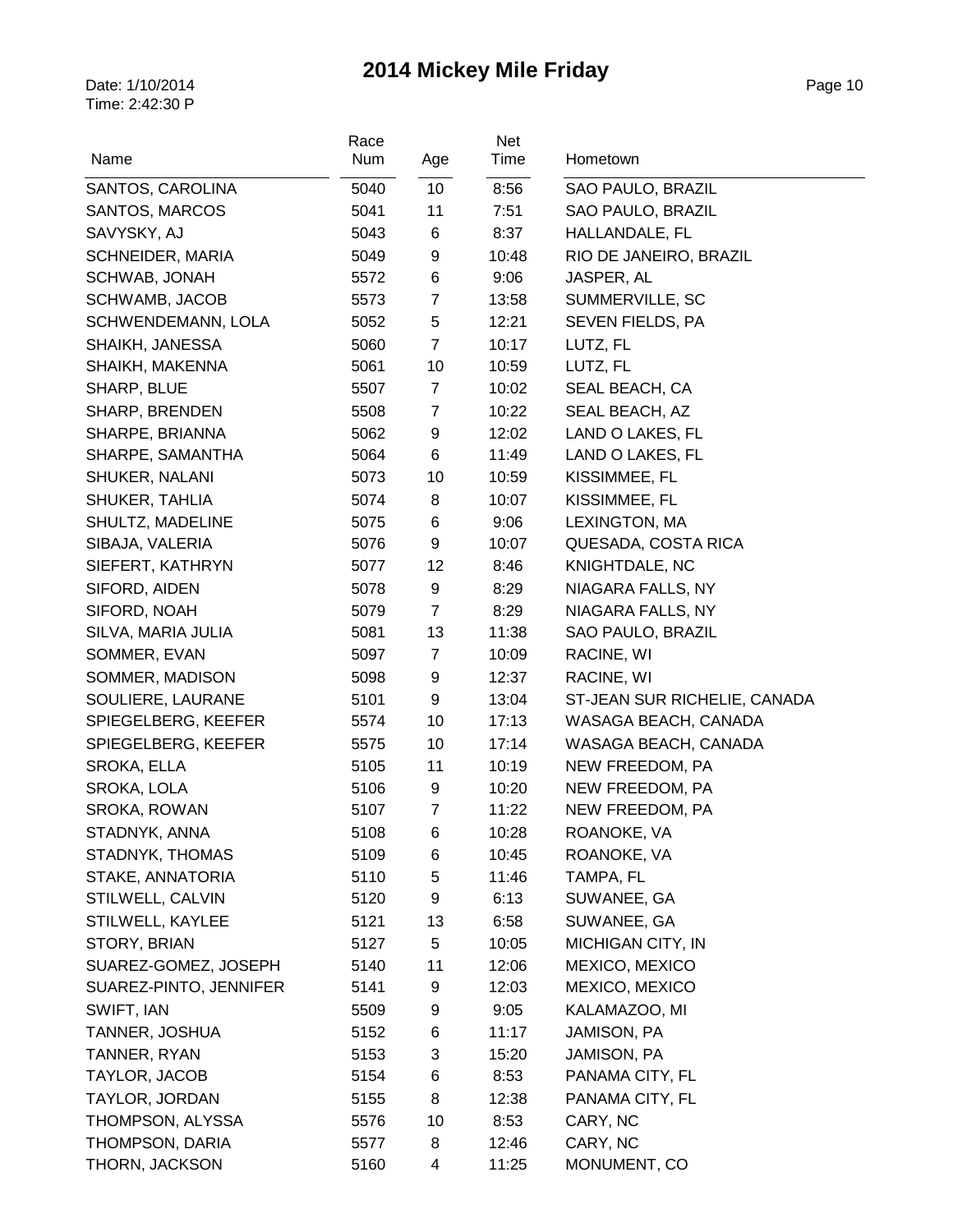| Name                     | Race<br>Num | Age            | Net<br>Time | Hometown                        |
|--------------------------|-------------|----------------|-------------|---------------------------------|
| THORSTENSEN, RYAN        | 5161        | 9              | 7:26        | KENT, WA                        |
| <b>TOLTZIEN, LOGAN</b>   | 5636        | 10             | 11:20       | <b>MADISON, WI</b>              |
| TOLTZIEN, ZOE            | 5637        | 8              | 10:11       | <b>MADISON, WI</b>              |
| <b>TORRES, MANOELA</b>   | 5170        | 11             | 11:08       | SAO PAULO, BRAZIL               |
| VALLINO, BRYAN           | 5179        | 12             | 10:44       | SAO PAULO, BRAZIL               |
| VAN BUSKIRK, REAGAN      | 5180        | 6              | 11:03       | LIGHTHOUSE POINT, FL            |
| VAN LUE, ZACHARY         | 5580        | 8              | 9:41        | <b>WELLINGTON, FL</b>           |
| VARADY, LANDON           | 5581        | 10             | 8:47        | APOPKA, FL                      |
| VARANELLI, JULIANA       | 5582        | 11             | 14:07       | <b>GROSSE POINTE SHORES, MI</b> |
| VARANELLI, LUCA          | 5583        | 11             | 11:49       | <b>GROSSE POINTE SHORES, MI</b> |
| VIANNA, GUSTAVO          | 5188        | 10             | 8:13        | SAO JOSE DOS CAMPOS, BRAZIL     |
| <b>VISITACION, KIAN</b>  | 5193        | 6              | 19:18       | STATHAM, GA                     |
| <b>VISITACION, KIARA</b> | 5194        | 8              | 12:54       | STATHAM, GA                     |
| VOGES, JULIA             | 5196        | 8              | 15:46       | SAO PAULO, BRAZIL               |
| VOZELLA, AURELIA TAYLOR  | 5198        | 1              | 24:03       | ORLANDO, FL                     |
| WADE, KARLI              | 5510        | 11             | 9:09        | DECATUR, AL                     |
| WARD, AYDEN              | 5511        | 8              | 8:59        | <b>BRIDGEPORT, WV</b>           |
| <b>WEAVER, MASON</b>     | 5584        | 13             | 7:53        | ST PETERSBURG, FL               |
| <b>WEAVER, MICHAEL</b>   | 5585        | 6              | 12:05       | ST PETERSBURG, FL               |
| WEBER, AVA               | 5207        | 11             | 10:55       | TIERRA VERDE, FL                |
| WEBER, LUKE              | 5208        | 12             | 8:40        | TIERRA VERDE, FL                |
| WELDON, JT               | 5210        | 13             | 10:00       | LAKELAND, FL                    |
| <b>WELDON, LYDIA</b>     | 5211        | 12             | 9:26        | LAKELAND, FL                    |
| <b>WESNER, KAYLEE</b>    | 5586        | 9              | 12:21       | TAMPA, FL                       |
| <b>WESNER, TRENT</b>     | 5587        | $\overline{7}$ | 11:35       | TAMPA, FL                       |
| WESTHOFF, CASSIUS 'CASH' | 5214        | 5              | 13:32       | SCOTTSDALE, AZ                  |
| <b>WESTHOFF, ROMAN</b>   | 5638        | 4              | 13:26       | DANVILLE, CA                    |
| <b>WHEATON, MATTHEW</b>  | 5216        | 4              | 12:41       | LAND O LAKES, FL                |
| <b>WHEATON, MEGAN</b>    | 5217        | 6              | 12:30       | LAND O LAKES, FL                |
| <b>WHEATON, OLIVIA</b>   | 5218        | 9              | 12:24       | LAND O LAKES, FL                |
| <b>WHEATON, SHELBY</b>   | 5219        | 7              | 11:40       | LAND O LAKES, FL                |
| WHITE, JAIME             | 5589        | 6              | 13:02       | JACKSON, NJ                     |
| WHITE, SHAWN             | 5590        | 11             | 12:26       | JACKSON, NJ                     |
| <b>WILCHECK, AIDEN</b>   | 5230        | 4              | 12:43       | TOLEDO, OH                      |
| WILLEY, AIDAN            | 5514        | 8              | 9:59        | TIMNATH, CO                     |
| WILLEY, KELLAN           | 5515        | 5              | 10:05       | TIMNATH, CO                     |
| <b>WILLIAMS, CONNOR</b>  | 5233        | 8              | 15:02       | OCALA, FL                       |
| <b>WILLIAMS, ELLIE</b>   | 5234        | 9              | 11:01       | SANFORD, FL                     |
| <b>WILLIAMS, GRACE</b>   | 5235        | 6              | 11:15       | OCALA, FL                       |
| WILLIAMS, JAMES          | 5236        | 9              | 8:49        | OCALA, FL                       |
| <b>WILLIAMS, LACI</b>    | 5238        | 6              | 12:29       | LAND O LAKES, FL                |
| WILLIAMS, MASON          | 5239        | 4              | 12:41       | LAND O LAKES, FL                |
| <b>WILLIAMS, RYAN</b>    | 5240        | 8              | 8:25        | LAND O LAKES, FL                |
| WINKLER, DREW            | 5246        | 9              | 9:02        | NEEDHAM, MA                     |
| WINTER, MACY             | 5593        | 3              | 15:18       | TACOMA, WA                      |